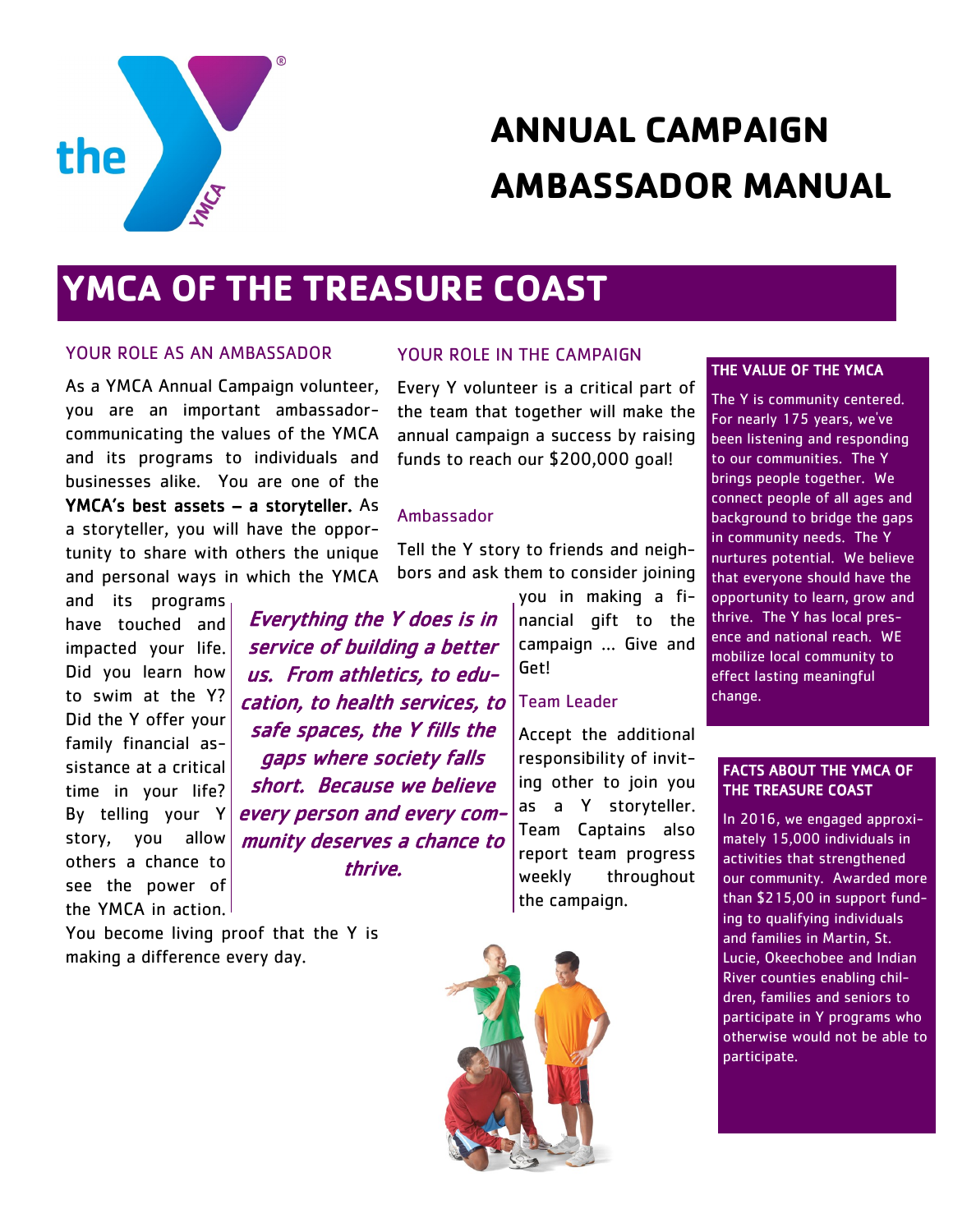## **TEN-STEP PLAN FOR A SUCCESSFUL ASK**

- 1. Introduce yourself and the purpose of your visit and state that you are a volunteer doing this out of your personal belief in the Y and your strong conviction about its importance to the community. Share your feelings and tell your story of why the Y is important to you.
- 2. Ask Questions that establish the prospects understanding of the Y. Examples: What has been your experience with the Y? Do you and your children or friends use the facility and or enjoy the programs? What do you think are the important roles that the Y serves in our community? Do you know someone who has personally benefitted from the Y?
- 3. Share your personal convictions about the Y and its importance in the community. Make it a two-way conversation by sharing your story, then pausing so that the prospect can contribute too. Example: tell why you think the Y is important and share what your involvement has been.
- 4. Share this year's case for giving. Become familiar with our Y's current " Not just a gym and swim" document and give specifics to explain how the community will be better because of this valuable community asset.
- 5. Ask about the prospects area of interest. What aspect of the Y do they feel most strongly about and why?
- 6. Ask for the gift– and ask for a specific amount. Use information from the prospects area of interest to ask for a specific amount and then wait for them to respond. By asking for a specific amount you offer a service and show respect for the prospective donor. This person can then choose whether that dollar amount is right for them.
- 7. Take out the pledge card ONLY after they have agreed to contribute.
- 8. Fill out the pledge card with them and get their signature. Fill out this information as thoroughly as possible so that the Y office has current and accurate information. Feel free to write additional information on the pledge card as needed.
- 9. Ask about matching gifts. Many companies match gifts to the Y. Check with the Y office if they have questions about this process.
- 10.Thank the donor for their generosity. You've done it!

П ×, Π à. П

## PLANNING AHEAD

The best way to avoid surprises is to give some careful consideration to your solicitation strategy BEFORE you meet with the prospective donor. Consider the following questions:

- Do you know your prospect-areas of interest, family members, etc.?
- What is the best possible outcome and what is the minimum expected outcome?
- Who should be involved in the meeting?
- Best location for the meeting?
- How will you handle objections/Concerns?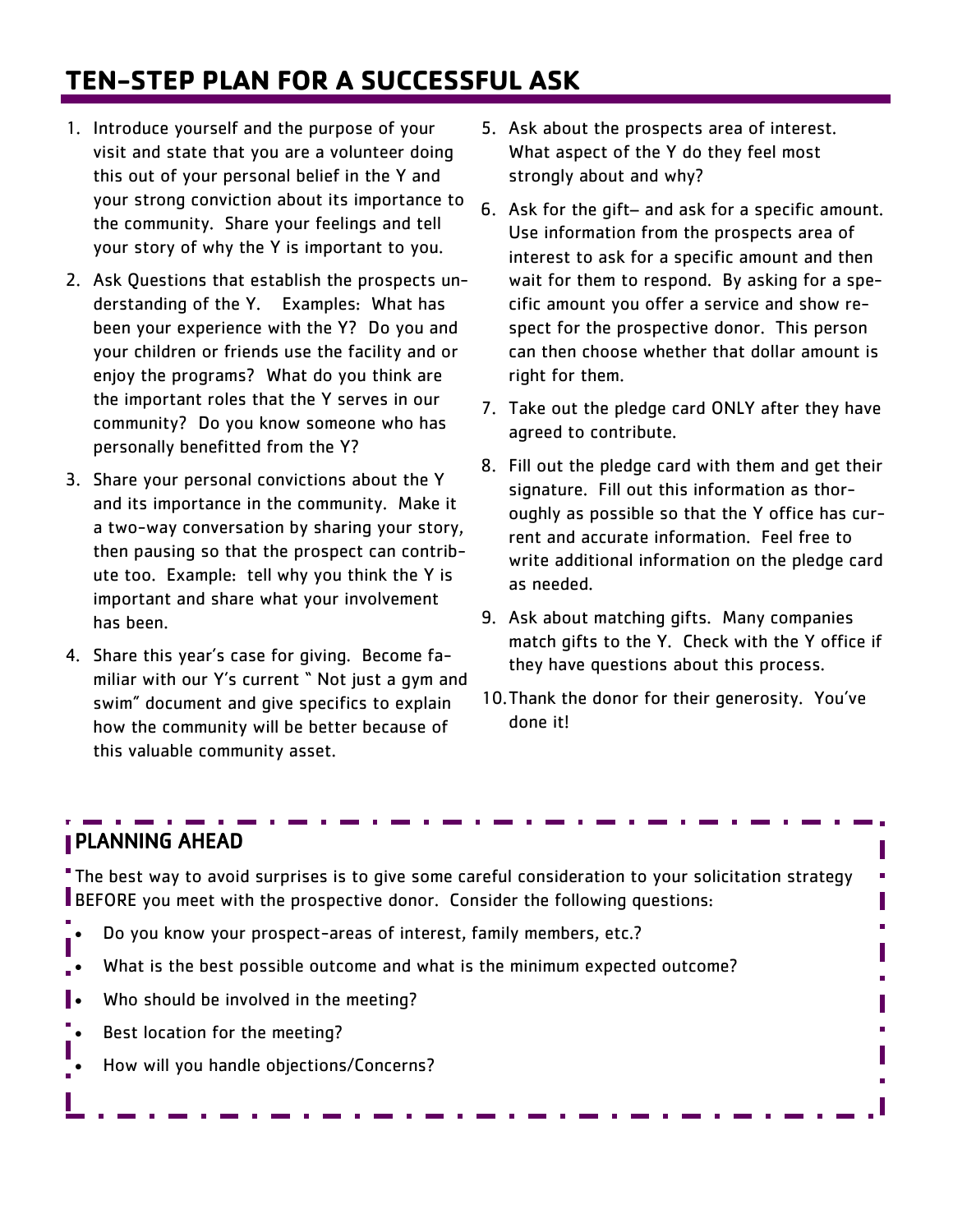## **KEYS TO SUCCESS**

#### Make your own pledge first

This is the single most important step to guarantee success. Once you have made your own commitment, you can proudly ask other to join you in financially supporting the Annual Campaign.

#### Share your story about the Y

Have face-to-face conversations with your friends, family and colleagues about the ways in which the Y has impacted you and the community. Share with them your own personal commitment to the Y. Telling the Y story face-to-face will give you credibility when asking for a donation and will help build a wider base of support for the future.

#### Ask your best prospects first

Practice asking those potential donors who you feel most comfortable with or have the greatest likelihood to give. By going to the people who are most likely to say "Yes" you will gain the confidence and skills you need when approaching more challenging solicitations. Most of us can give more when we make small pay-Success breeds success!

#### Aim high and ask for a specific amount

Talk about the good things those dollars will do. Then \$10, \$25 , or \$50 a month instead of asking for one BE QUIET and let the donor respond. Don't hear "no" lump sum. unless they say "no".

#### Make friends for the Y

Not everyone will choose to donate to the campaign. Please turn in your pledge cards promptly and call regu-However, try and make a friend for the Y. Even if they larly to communicate your progress. decide not to make a contribution now, you have shared your Y story and brought them closer to the organization. Celebrate this success!

#### Respect donors' concerns and complaints

If someone has a complaint about the Y, listen to and record the complaint, but try not to comment on their specific issue. Assure the person that you will follow up with the YMCA staff and that someone will get back to them. Let them know we will respond to every concern. Once people feel that their concerns have been heard, they will be more ready to listen to your request for their support to the campaign.



### Encourage pledging

When asking for a specific dollar amount, aim high. to do more. Consider asking prospects to contribute ments over a period of time as opposed to giving one larger gift. Encouraging people to make a pledge they can pay over the course of the year helps their ability

#### Report results regularly

Reports are published weekly during the campaign.

## **I** SIGNATURE

Pledge cards are not valid without the donor's signature. Please verify the name, address, **I** phone, e-mail and amount of the gift/pledge, and payment method with the donor. Verify that the pledge card has been signed and campaigner name listed.